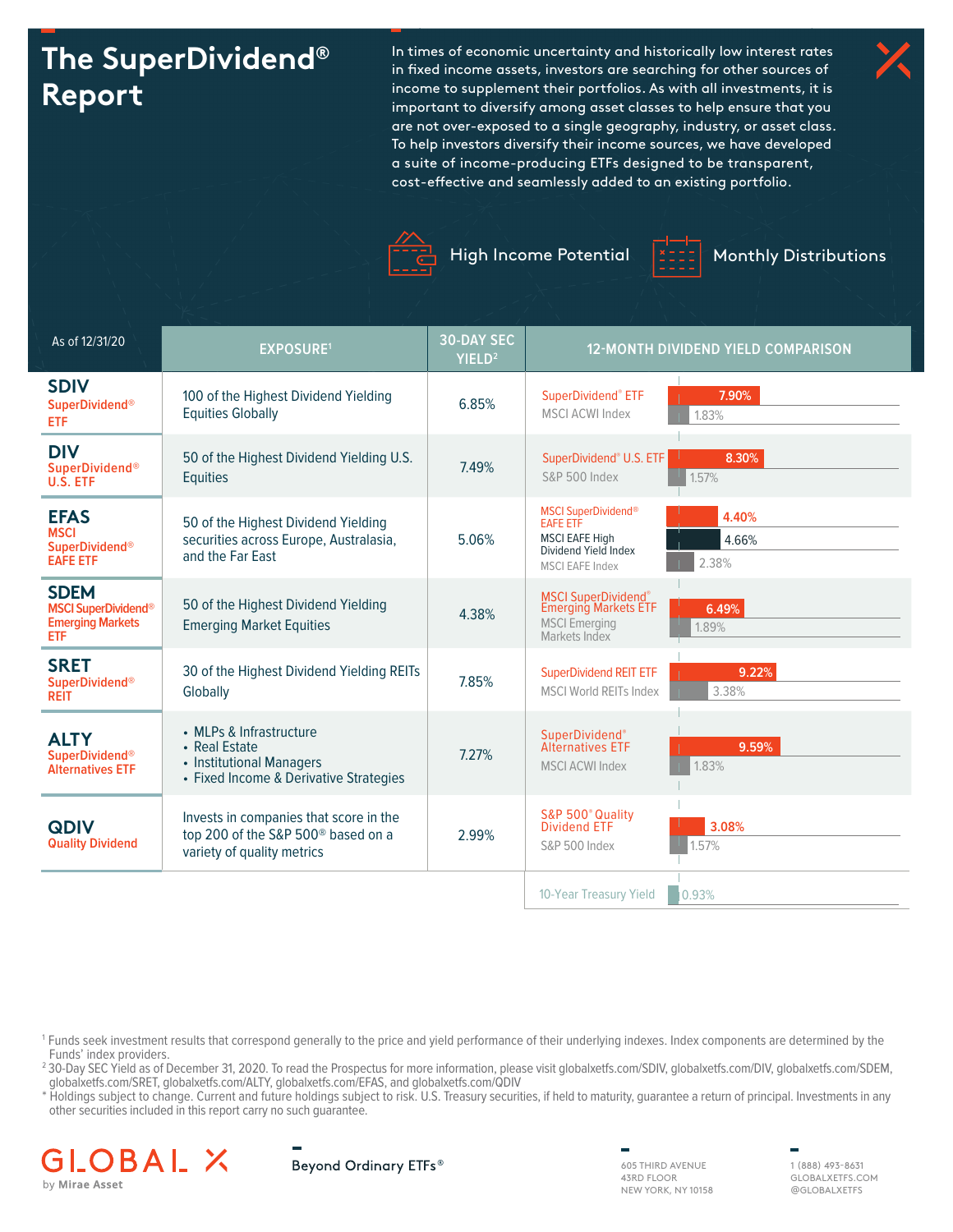

## STANDARD PERFORMANCE

|                                                                                         |               |                    | <b>Fund Information</b>                                  |                          | <b>Yields</b>                             |                                                   |                                  |  |  |
|-----------------------------------------------------------------------------------------|---------------|--------------------|----------------------------------------------------------|--------------------------|-------------------------------------------|---------------------------------------------------|----------------------------------|--|--|
| As of 12/31/20                                                                          | <b>Ticker</b> | <b>AUM</b>         | <b>Expense Ratio</b>                                     | Inception<br><b>Date</b> | <b>Distribution</b><br>Yield <sup>1</sup> | 12-Month<br><b>Dividend</b><br>Yield <sup>2</sup> | 30-Day<br>SEC Yield <sup>3</sup> |  |  |
| SuperDividend® ETF<br>Inception Date 06/08/2011                                         | <b>SDIV</b>   | \$767 m            | 0.59%                                                    | 6/8/11                   | 7.90%                                     | 7.90%                                             | 6.85%                            |  |  |
| SuperDividend® U.S. ETF<br>Inception Date 03/11/2013                                    | <b>DIV</b>    | \$497 m            | 0.46%                                                    | 3/11/13                  | 6.96%                                     | 8.30%                                             | 7.49%                            |  |  |
| <b>MSCI SuperDividend® EAFE ETF</b><br>Inception Date 11/14/2016                        | <b>EFAS</b>   | \$9.6 <sub>m</sub> | 0.56%                                                    | 11/14/16                 | 4.19%                                     | 4.40%                                             | 5.06%                            |  |  |
| <b>MSCI SuperDividend®</b><br><b>Emerging Markets ETF4</b><br>Inception Date 03/16/2015 | <b>SDEM</b>   | \$25.4 m           | 0.66%                                                    | 3/16/15                  | 5.86%                                     | 6.49%                                             | 4.38%                            |  |  |
| SuperDividend® REIT ETF<br>Inception Date 03/16/2015                                    | <b>SRET</b>   | \$384 m            | 0.59%                                                    | 3/16/15                  | 7.28%                                     | 9.22%                                             | 7.85%                            |  |  |
| SuperDividend®<br><b>Alternatives ETF</b><br>Inception Date 07/13/2015                  | <b>ALTY</b>   | \$21 m             | 2.95%<br>(0.75% Management Fee &<br>2.20% acquired fees) | 7/13/15                  | 7.83%                                     | 9.59%                                             | 7.27%                            |  |  |
| S&P 500 <sup>®</sup> Quality Dividend ETF<br>Inception Date 07/13/2018                  | QDIV          | \$6.6 m            | 0.20%                                                    | 7/13/18                  | 2.88%                                     | 3.08%                                             | 2.99%                            |  |  |

**The performance data quoted represents past performance. Past performance does not guarantee future results. The investment return and principal value of an investment will fluctuate so that an investor's shares, when sold or redeemed, may be worth more or less than their original cost and current performance may be lower or higher than the performance quoted. For performance data current to the most recent month end, please call 1-888-493-8631, or visit globalxetfs.com.**

<sup>1</sup> Distribution Yield: The annual yield an investor would receive if the most recent fund distribution remained the same going forward. The yield represents a single distribution from the fund and does not represent total return of the fund. The distribution yield is calculated by annualizing the most recent distribution and dividing by the NAV.

which the time and about the yield an investor would have received if they had held the fund over the last twelve months assuming the most recent NAV. The 12-Month yield is calculated by summing any income distributions over the past twelve months and dividing by the NAV.

<sup>3</sup> 30-Day SEC Yield: A standard yield calculation developed by the Securities and Exchange Commission that allows for fairer comparisons among funds. This figure reflects the interest earned during the period after deducting the fund's expenses for the period.

4 The Fund's name, investment objective, and investment strategy changed effective November 16, 2016. The Fund inception date reflects the original inception date of the Fund when it was the Global X SuperDividend Emerging Markets ETF.

5 The Hybrid SuperDividend Index consists of the INDXX SuperDividend Emerging Markets Index from the inception of the Fund through November 15, 2016, and the MSCI Emerging Markets Top 50 Dividend Index going forward.



605 THIRD AVENUE 43RD FLOOR NEW YORK, NY 10158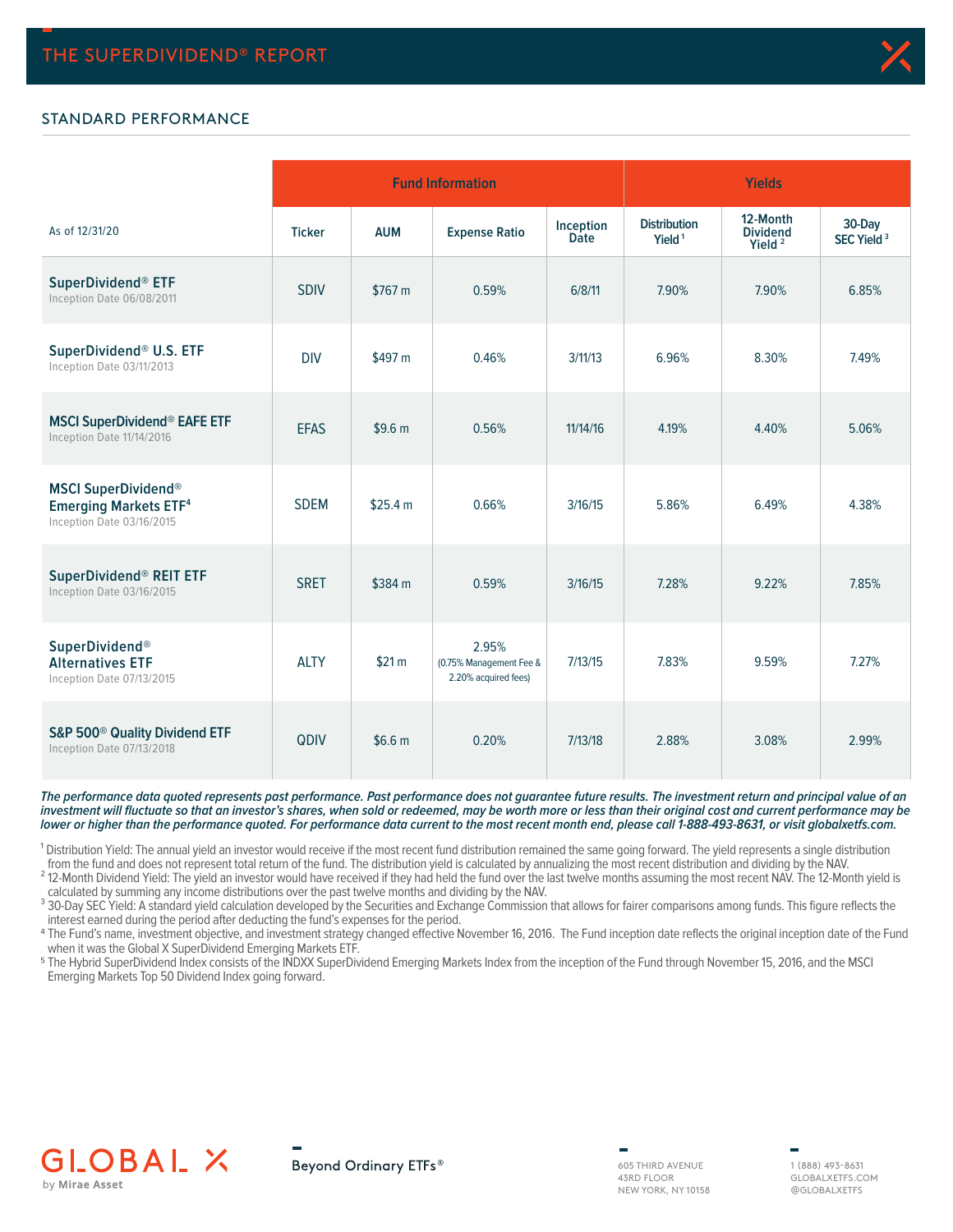### STANDARD PERFORMANCE

|                                                                        |                                         | <b>Performance</b>             |           |          |                                                  |  |  |  |  |  |
|------------------------------------------------------------------------|-----------------------------------------|--------------------------------|-----------|----------|--------------------------------------------------|--|--|--|--|--|
| As of 12/31/20                                                         |                                         | <b>Since Fund</b><br>Inception | 1-Year    | 5-Year   | <b>Annualized Since</b><br><b>Fund Inception</b> |  |  |  |  |  |
|                                                                        | <b>NAV</b>                              | 6.66%                          | $-20.71%$ | $-0.78%$ | 0.68%                                            |  |  |  |  |  |
| SuperDividend® ETF<br>Inception Date 06/08/2011                        | <b>Market Price</b>                     | 6.08%                          | $-20.92%$ | $-0.77%$ | 0.62%                                            |  |  |  |  |  |
|                                                                        | <b>SOLSDIV Index</b>                    | 4.36%                          | $-20.53%$ | $-0.84%$ | 0.45%                                            |  |  |  |  |  |
|                                                                        | <b>NAV</b>                              | 14.73%                         | $-22.89%$ | 0.05%    | 1.78%                                            |  |  |  |  |  |
| SuperDividend® U.S. ETF<br>Inception Date 03/11/2013                   | <b>Market Price</b>                     | 15.51%                         | $-22.80%$ | 0.06%    | 1.87%                                            |  |  |  |  |  |
|                                                                        | <b>IDIVT Index</b>                      | 19.80%                         | $-23.13%$ | 0.73%    | 2.34%                                            |  |  |  |  |  |
| <b>MSCI SuperDividend® EAFE ETF</b><br>Inception Date 11/14/2016       | <b>NAV</b>                              | 25.14%                         | $-5.16%$  |          | 5.58%                                            |  |  |  |  |  |
|                                                                        | <b>Market Price</b>                     | 23.39%                         | $-5.56%$  |          | 5.22%                                            |  |  |  |  |  |
|                                                                        | <b>M1CXGXC Index</b>                    | 27.62%                         | $-4.40%$  | ٠        | 6.08%                                            |  |  |  |  |  |
| <b>MSCI SuperDividend®</b>                                             | <b>NAV</b>                              | 10.17%                         | $-11.02%$ | 4.88%    | 1.69%                                            |  |  |  |  |  |
| <b>Emerging Markets ETF4</b>                                           | <b>Market Price</b>                     | 10.32%                         | $-11.19%$ | 4.92%    | 1.71%                                            |  |  |  |  |  |
| Inception Date 03/16/2015                                              | Hybrid SuperDividend Index <sup>5</sup> | 18.76%                         | $-9.58%$  | 6.33%    | 3.01%                                            |  |  |  |  |  |
|                                                                        | <b>NAV</b>                              | $-4.20%$                       | $-36.52%$ | 1.44%    | $-0.74%$                                         |  |  |  |  |  |
| SuperDividend® REIT ETF<br>Inception Date 03/16/2015                   | <b>Market Price</b>                     | $-4.29%$                       | $-36.65%$ | 1.31%    | $-0.75%$                                         |  |  |  |  |  |
|                                                                        | <b>SRET Index</b>                       | $-14.31%$                      | $-38.18%$ | $-0.43%$ | $-2.63%$                                         |  |  |  |  |  |
| <b>SuperDividend®</b>                                                  | <b>NAV</b>                              | 23.12%                         | $-12.98%$ | 5.23%    | 3.88%                                            |  |  |  |  |  |
| <b>Alternatives ETF</b>                                                | <b>Market Price</b>                     | 23.23%                         | $-12.95%$ | 5.25%    | 3.90%                                            |  |  |  |  |  |
| Inception Date 07/13/2015                                              | <b>IALTYT Index</b>                     | 26.30%                         | $-13.52%$ | 5.68%    | 4.36%                                            |  |  |  |  |  |
|                                                                        | <b>NAV</b>                              | 13.50%                         | 0.26%     |          | 5.27%                                            |  |  |  |  |  |
| S&P 500 <sup>®</sup> Quality Dividend ETF<br>Inception Date 07/13/2018 | <b>Market Price</b>                     | 13.24%                         | $-0.01%$  |          | 5.17%                                            |  |  |  |  |  |
|                                                                        | <b>SPXQHDUT Index</b>                   | 14.45%                         | 0.57%     |          | 5.61%                                            |  |  |  |  |  |

**The performance data quoted represents past performance. Past performance does not guarantee future results. The investment return and principal value of an investment will fluctuate so that an investor's shares, when sold or redeemed, may be worth more or less than their original cost and current performance may be lower or higher than the performance quoted. For performance data current to the most recent month end, please call 1-888-493-8631, or visit globalxetfs.com.**

<sup>4</sup>The Fund's name, investment objective, and investment strategy changed effective November 16, 2016. The Fund inception date reflects the original inception date of the Fund when it was the Global X SuperDividend Emerging Markets ETF.

5 The Hybrid SuperDividend Index consists of the INDXX SuperDividend Emerging Markets Index from the inception of the Fund through November 15, 2016, and the MSCI Emerging Markets Top 50 Dividend Index going forward.







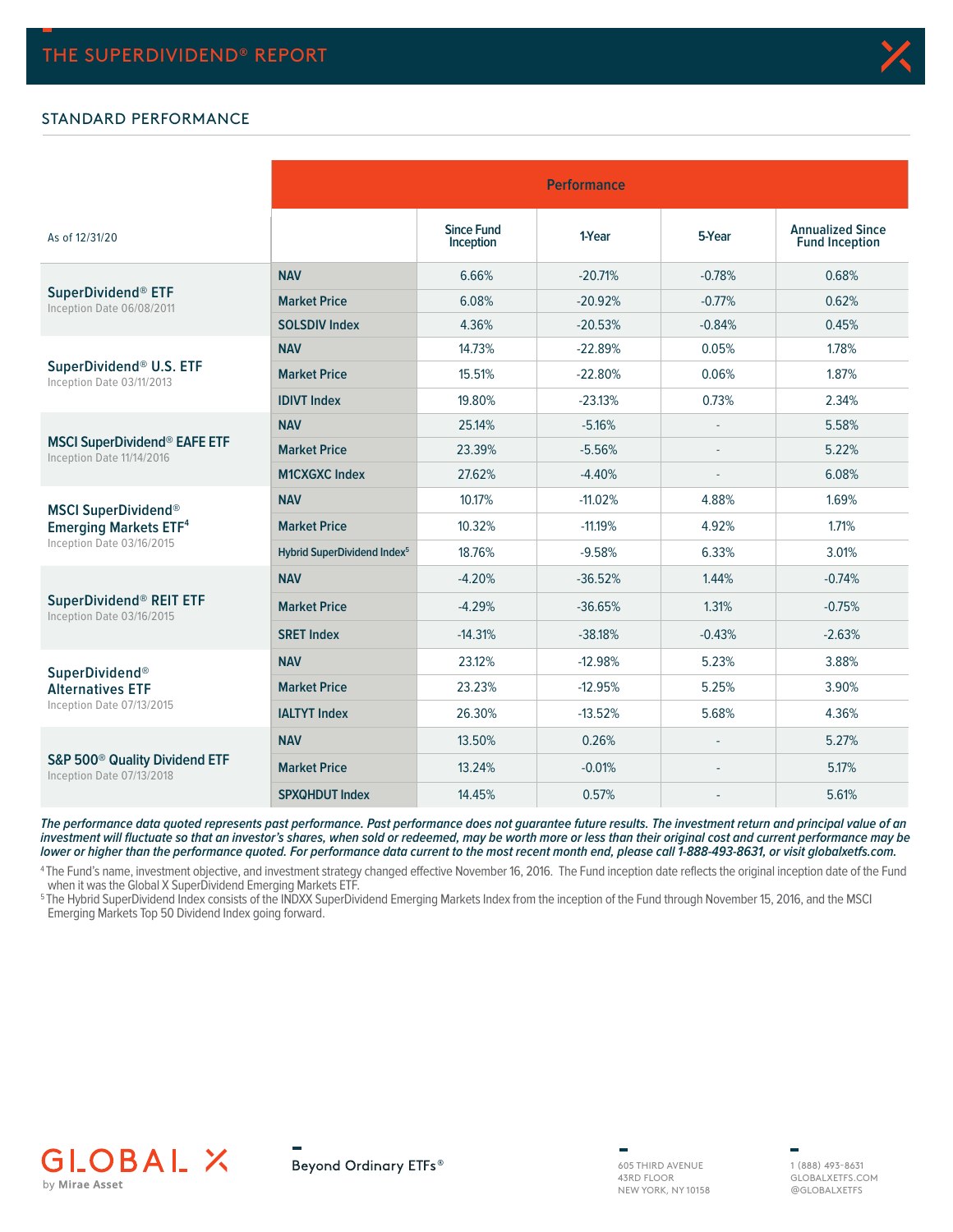## **SDIV**

### **Component Credit Rating<sup>1,2</sup>**



- 48 of SDIV's 102 components received a rating from at least one of the three major credit rating agencies (S&P, Moody's, and Fitch).
- 44% of the components which were rated by at least one ratings agency had an investment grade rating.

| <i>*Top 10 Yielding Securities<sup>1</sup></i> | <b>Indicated</b><br>Yield | Weight<br>in Fund |
|------------------------------------------------|---------------------------|-------------------|
| <b>Flow Traders</b>                            | 16.8%                     | 1.0%              |
| The GEO Group Inc                              | 15.3%                     | 0.5%              |
| Transmissora Alianca de Energia                | 14.3%                     | 0.9%              |
| Halyk Savings Bank of Kazakhstan               | 13.8%                     | 0.8%              |
| Guangzhou R&F Properties Co Ltd                | 13.7%                     | 1.0%              |
| Apollo Commercial Real Estate                  | 12.5%                     | 0.6%              |
| Yuzhou Group Holdings Co Ltd                   | 11.8%                     | 1.1%              |
| Chimera Investment Corp                        | 11.7%                     | 0.5%              |
| <b>Bukit Asam Tbk PT</b>                       | 11.6%                     | 1.2%              |
| Zenith Bank PLC                                | 11.3%                     | 1.5%              |

## **SDIV Rolling 12 Month Distributions² Rolling 12-Month Distributions\***



## **DIV**

#### **Component Credit Rating<sup>1,2</sup>**



- 32 of DIV's 42 components received a rating from at least one of the three major credit rating agencies (S&P, Moody's, and Fitch).
- 59% of the components which were rated by at least one ratings agency had an investment grade rating.

| <i>*Top 10 Yielding Securities<sup>1</sup></i> | Indicated<br>Yield | Weight<br>in Fund |
|------------------------------------------------|--------------------|-------------------|
| Icahn Enterprises LP                           | 15.8%              | 1.7%              |
| <b>USA Compression Partners LP</b>             | 15.4%              | 2.8%              |
| <b>KNOT Offshore Partners LP</b>               | 13.8%              | 2.5%              |
| Phillips 66 Partners LP                        | 13.3%              | 1.3%              |
| <b>BP Midstream Partners LP</b>                | 13.1%              | 2.1%              |
| <b>MPLX LP</b>                                 | 12.7%              | 1.9%              |
| <b>CrossAmerica Partners LP</b>                | 12.2%              | 2.8%              |
| Sunoco LP                                      | 11.5%              | 1.8%              |
| Delek Logistics Partners LP                    | 11.3%              | 3.3%              |
| <b>KKR Real Estate Finance Trust</b>           | 9.6%               | 1.8%              |

## **DIV Rolling 12 Month Distributions² Rolling 12-Month Distributions\***



## **EFAS**





- 43 of EFAS's 51 components received a rating from at least one of the three major credit rating agencies (S&P, Moody's, and Fitch).
- 95% of the components which were rated by at least one ratings agency had an investment grade rating.

|              | <b>Component Credit Rating</b> <sup>1,2</sup>                                                                 |             |                                        | <i>*Top 10 Yielding Securities<sup>1</sup></i> | <b>Indicated</b><br>Yield | Weight<br>in Fund |  |
|--------------|---------------------------------------------------------------------------------------------------------------|-------------|----------------------------------------|------------------------------------------------|---------------------------|-------------------|--|
|              |                                                                                                               |             |                                        | Telefonica SA                                  | 9.8%                      | 1.5%              |  |
| $\mathbf{0}$ | 19                                                                                                            | 21          | $\overline{2}$<br>$\Omega$<br>$\Omega$ | Proximus SADP                                  | 9.3%                      | 1.5%              |  |
| AA-<br>AAA   |                                                                                                               | BBB-to BBB+ | BB-                                    | <b>Imperial Brands PLC</b>                     | 9.0%                      | 1.7%              |  |
| to AA+       | Д-<br>to A+                                                                                                   |             | $B-$ CCC-<br>to $B+$ to CCC+<br>to BB+ | <b>British American Tobacco PLC</b>            | 7.8%                      | 1.9%              |  |
|              |                                                                                                               |             |                                        | <b>TOTAL SE</b>                                | 7.7%                      | 1.8%              |  |
|              | • 43 of EFAS's 51 components received a rating from<br>at least one of the three major credit rating agencies |             |                                        | Standard Life Aberdeen PLC                     | 7.7%                      | 2.0%              |  |
|              | (S&P, Moody's, and Fitch).                                                                                    |             |                                        | Repsol SA                                      | 7.7%                      | 1.8%              |  |
|              | 95% of the components which were rated by at least                                                            |             |                                        | Fortescue Metals Group Ltd                     | 7.5%                      | 3.0%              |  |
|              | one ratings agency had an investment grade rating.                                                            |             |                                        | Enagas SA                                      | 7.4%                      | 1.5%              |  |
|              |                                                                                                               |             |                                        | Japan Tobacco Inc                              | 7.3%                      | 1.6%              |  |
|              |                                                                                                               |             |                                        |                                                |                           |                   |  |

**Weight** 



## **SDEM**

#### **Component Credit Rating<sup>1,2</sup>**



- 33 of SDEM's 50 components received a rating from at least one of the three major credit rating agencies (S&P, Moody's and Fitch).
- 64% of the components which were rated by at least one ratings agency had an investment grade rating.

|                                                    |       |                             | Component Credit Rating <sup>1,2</sup>                 |           |        | <b>Indicated</b><br><i>*Top 10 Yielding Securities<sup>1</sup></i><br><b>Yield</b> |                                       | Weight<br>in Fund | <b>Rolling 12-Month Distributions*</b> |           |  |  |  |  |  |  |  |
|----------------------------------------------------|-------|-----------------------------|--------------------------------------------------------|-----------|--------|------------------------------------------------------------------------------------|---------------------------------------|-------------------|----------------------------------------|-----------|--|--|--|--|--|--|--|
|                                                    |       |                             |                                                        |           |        |                                                                                    | Guangzhou R&F Properties Co Ltd       | 13.7%             | 1.7%                                   | \$0.09    |  |  |  |  |  |  |  |
|                                                    |       |                             |                                                        |           |        |                                                                                    | <b>REC Ltd</b>                        | 12.7%             | 2.6%                                   |           |  |  |  |  |  |  |  |
|                                                    |       |                             | 16                                                     | 8         | 4      | $\overline{0}$                                                                     | Growthpoint Properties Ltd            | 11.6%             | 1.9%                                   | $$0.07 -$ |  |  |  |  |  |  |  |
|                                                    | A AA- |                             | BBB- to BBB+                                           | BB-to BB+ | B-     | CCC-                                                                               | Yanzhou Coal Mining Co Ltd            | 10.2%             | 1.6%                                   |           |  |  |  |  |  |  |  |
| to B+<br>to CCC+<br>to $A+$<br>to AA+              |       | China Shenhua Energy Co Ltd | 9.4%                                                   | 2.0%      | \$0.05 |                                                                                    |                                       |                   |                                        |           |  |  |  |  |  |  |  |
|                                                    |       |                             |                                                        |           |        |                                                                                    | China Minsheng Banking Corp Ltd       | 9.2%              | 1.5%                                   |           |  |  |  |  |  |  |  |
|                                                    |       |                             | 33 of SDEM's 50 components received a rating from      |           |        |                                                                                    | CNOOC Ltd                             | 9.1%              | 1.4%                                   | \$0.03    |  |  |  |  |  |  |  |
|                                                    |       |                             | at least one of the three major credit rating agencies |           |        |                                                                                    | China Fortune Land Development Co Ltd | 8.9%              | 1.5%                                   |           |  |  |  |  |  |  |  |
| (S&P, Moody's and Fitch).                          |       |                             | Agile Group Holdings Ltd                               | 8.7%      | 2.0%   | \$0.01                                                                             |                                       |                   |                                        |           |  |  |  |  |  |  |  |
| 64% of the components which were rated by at least |       |                             | Exxaro Resources Ltd                                   | 8.7%      | 2.5%   |                                                                                    | 50                                    |                   |                                        |           |  |  |  |  |  |  |  |
| ano ratings againsy had an invostment grade rating |       |                             |                                                        |           |        |                                                                                    |                                       |                   |                                        |           |  |  |  |  |  |  |  |





#### 1 Bloomberg, 12/31/2020

- <sup>2</sup> Credit Quality Methodology: All rated securities are rated by S&P, Moody's, and/or Fitch. If a security is rated by more than one of these organizations, the lowest rating assigned is considered for this analysis.
- \* Holdings subject to change. Current and future holdings subject to risk.
- Ratings are measured on a scale that generally ranges from AAA (highest) to D (lowest).

#### В A I by Mirae Asset

Beyond Ordinary ETFs®

605 THIRD AVENUE 43RD FLOOR NEW YORK, NY 10158

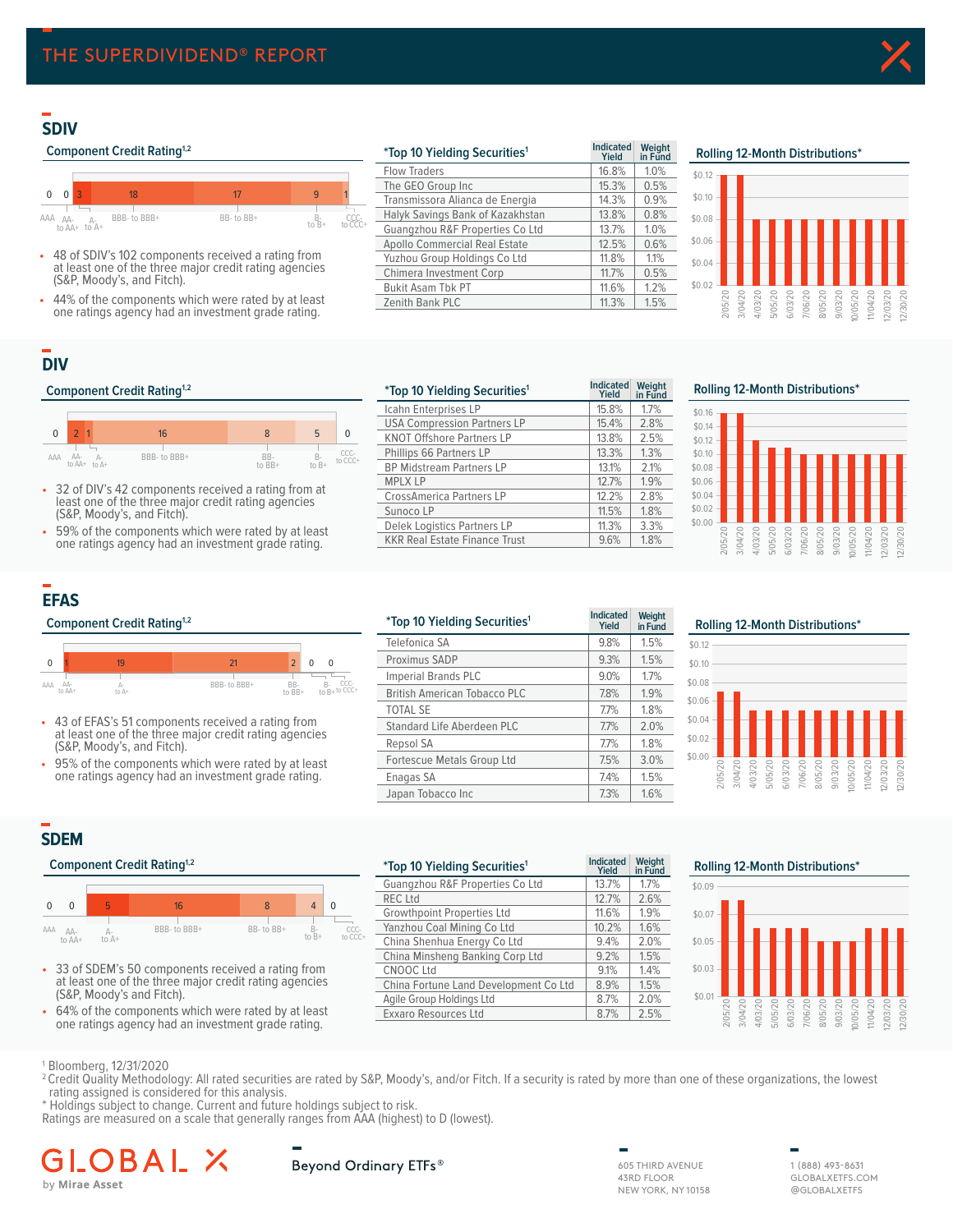## **SRET**

## **Component Credit Rating<sup>1,2</sup>**



- 18 of SRET's 30 components received a rating from at least one of the three major credit rating agencies (S&P, Moody's, and Fitch).
- 39% of the components which were rated by at least one ratings agency had an investment grade rating.

| <i>*Top 10 Yielding Securities<sup>1</sup></i> | <b>Indicated</b><br>Yield | Weight<br>in Fund | Rolling 12-Month Distributions* |  |  |      |      |      |  |      |
|------------------------------------------------|---------------------------|-------------------|---------------------------------|--|--|------|------|------|--|------|
| The GEO Group Inc                              | 15.3%                     | 2.0%              | \$0.10                          |  |  |      |      |      |  |      |
| Apollo Commercial Real Estate                  | 12.5%                     | 3.8%              |                                 |  |  |      |      |      |  |      |
| Chimera Investment Corp                        | 11.7%                     | 3.1%              | $$0.08 -$                       |  |  |      |      |      |  |      |
| Ready Capital Corp                             | 11.2%                     | 4.4%              |                                 |  |  |      |      |      |  |      |
| <b>ARMOUR Residential REIT Inc.</b>            | 11.2%                     | 4.0%              | \$0.06                          |  |  |      |      |      |  |      |
| Annaly Capital Management Inc                  | 10.4%                     | 5.4%              |                                 |  |  |      |      |      |  |      |
| Starwood Property Trust Inc                    | 9.9%                      | 3.9%              | \$0.04                          |  |  |      |      |      |  |      |
| Office Properties Income Trust                 | 9.7%                      | 2.1%              |                                 |  |  |      |      |      |  |      |
| <b>KKR Real Estate Finance Trust</b>           | 9.6%                      | 4.8%              | \$0.02                          |  |  |      |      |      |  |      |
| Arbor Realty Trust Inc                         | 9.0%                      | 3.6%              |                                 |  |  | 5/20 | 3/20 | 6/20 |  | 5/20 |



## **ALTY**

### **Component Credit Rating**<sup>1,2</sup>



- 25 of ALTY's 45 components received a rating from at least one of the three major credit rating agencies (S&P, Moody's, and Fitch).\*\*
- 88% of the components which were rated by at least one ratings agency had an investment grade rating.

\*\*Out of 45 ALTY's components, 14 are Close-ended Funds which are not rated by ratings agencies.

| <i>*Top 10 Yielding Securities<sup>1</sup></i> | <b>Indicated</b><br>Yield | Weight<br>in Fund | Rolling 12-Month Distributions*                                                |
|------------------------------------------------|---------------------------|-------------------|--------------------------------------------------------------------------------|
| Icahn Enterprises LP                           | 15.8%                     | 1.7%              | \$0.25                                                                         |
| Brookfield Real Assets Income Fund Inc.        | 13.4%                     | 2.6%              | \$0.21                                                                         |
| <b>Prospect Capital Corp</b>                   | 13.3%                     | 1.1%              |                                                                                |
| <b>BP Midstream Partners LP</b>                | 13.1%                     | 1.8%              | \$0.17                                                                         |
| <b>MPLX LP</b>                                 | 12.7%                     | 2.2%              | \$0.13                                                                         |
| Stone Harbor Emerging Markets Income Fund      | 12.0%                     | 3.0%              | $$0.09 -$                                                                      |
| Sunoco LP                                      | 11.5%                     | 1.9%              |                                                                                |
| New Mountain Finance Corp                      | 10.6%                     | 1.3%              | \$0.05                                                                         |
| <b>Energy Transfer LP</b>                      | 9.9%                      | 1.9%              | 2051201<br>31041201<br>4031201<br>51051201<br>71061201<br>31051201<br>31051201 |
| <b>Owl Rock Capital Corp</b>                   | 9.8%                      | 1.1%              |                                                                                |



## **QDIV**



- 62 of QDIV's 67 components received a rating from at least one of the three major credit rating agencies (S&P, Moody's, and Fitch).
- 90% of the components which were rated by at least one ratings agency had an investment grade rating.

| <b>Component Credit Rating</b> <sup>1,2</sup>                                                              | <i>*Top 10 Yielding Securities<sup>1</sup></i> | <b>Indicated</b><br>Yield | Weight<br>in Fund | <b>Rolling 12-Month Distributions*</b>                  |  |  |  |  |  |
|------------------------------------------------------------------------------------------------------------|------------------------------------------------|---------------------------|-------------------|---------------------------------------------------------|--|--|--|--|--|
|                                                                                                            | CenturyLink Inc                                | 10.3%                     | 1.4%              | \$0.08                                                  |  |  |  |  |  |
|                                                                                                            | Chevron Corp                                   | 6.1%                      | $1.3\%$           |                                                         |  |  |  |  |  |
| 33<br>18<br>$6 \mid$<br>$\Omega$<br>0                                                                      | <b>Regency Centers Corp</b>                    | 5.2%                      | 1.4%              | \$0.06                                                  |  |  |  |  |  |
| AAA AA-<br>BBB- to BBB+<br>CCC-<br><b>B-</b><br>BB-<br>Д-                                                  | Dow Inc                                        | 5.0%                      | 1.5%              |                                                         |  |  |  |  |  |
| to BB+ to B+ to CCC+<br>to AA+<br>to A+                                                                    | AbbVie Inc                                     | 4.9%                      | 1.5%              | \$0.04                                                  |  |  |  |  |  |
|                                                                                                            | Comerica Inc                                   | 4.9%                      | 1.6%              |                                                         |  |  |  |  |  |
| • 62 of QDIV's 67 components received a rating from                                                        | The Kraft Heinz Co                             | 4.6%                      | 1.5%              | \$0.02                                                  |  |  |  |  |  |
| at least one of the three major credit rating agencies<br>(S&P, Moody's, and Fitch).                       | KeyCorp                                        | 4.5%                      | 1.5%              |                                                         |  |  |  |  |  |
|                                                                                                            | Citizens Financial Group Inc                   | 4.4%                      | 1.5%              | \$0.00                                                  |  |  |  |  |  |
| • 90% of the components which were rated by at least<br>ano ratings against had an investment arado rating | Xerox Holdings Corp                            | 4.3%                      | 1.5%              | 5/2<br>$\widetilde{\infty}$<br>$\overline{\omega}$<br>드 |  |  |  |  |  |

| Rolling 12-Month Distributions* |         |         |         |         |                    |         |         |          |          |          |          |
|---------------------------------|---------|---------|---------|---------|--------------------|---------|---------|----------|----------|----------|----------|
| \$0.08                          |         |         |         |         |                    |         |         |          |          |          |          |
| \$0.06                          |         |         |         |         |                    |         |         |          |          |          |          |
| \$0.04                          |         |         |         |         |                    |         |         |          |          |          |          |
| \$0.02                          |         |         |         |         |                    |         |         |          |          |          |          |
| \$0.00                          |         |         |         |         |                    |         |         |          |          |          |          |
|                                 | 2/05/20 | 3/04/20 | 4/03/20 | 5/05/20 | 6/03/20<br>7/06/20 | 8/05/20 | 9/03/20 | 10/05/20 | 11/04/20 | 12/03/20 | 12/30/20 |

1 Bloomberg, 12/31/2020

- <sup>2</sup> Credit Quality Methodology: All rated securities are rated by S&P, Moody's, and/or Fitch. If a security is rated by more than one of these organizations, the lowest rating assigned is considered for this analysis.
- \* Holdings subject to change. Current and future holdings subject to risk.

Ratings are measured on a scale that generally ranges from AAA (highest) to D (lowest).

#### BAL. GLO 人 by Mirae Asset



605 THIRD AVENUE 43RD FLOOR NEW YORK, NY 10158